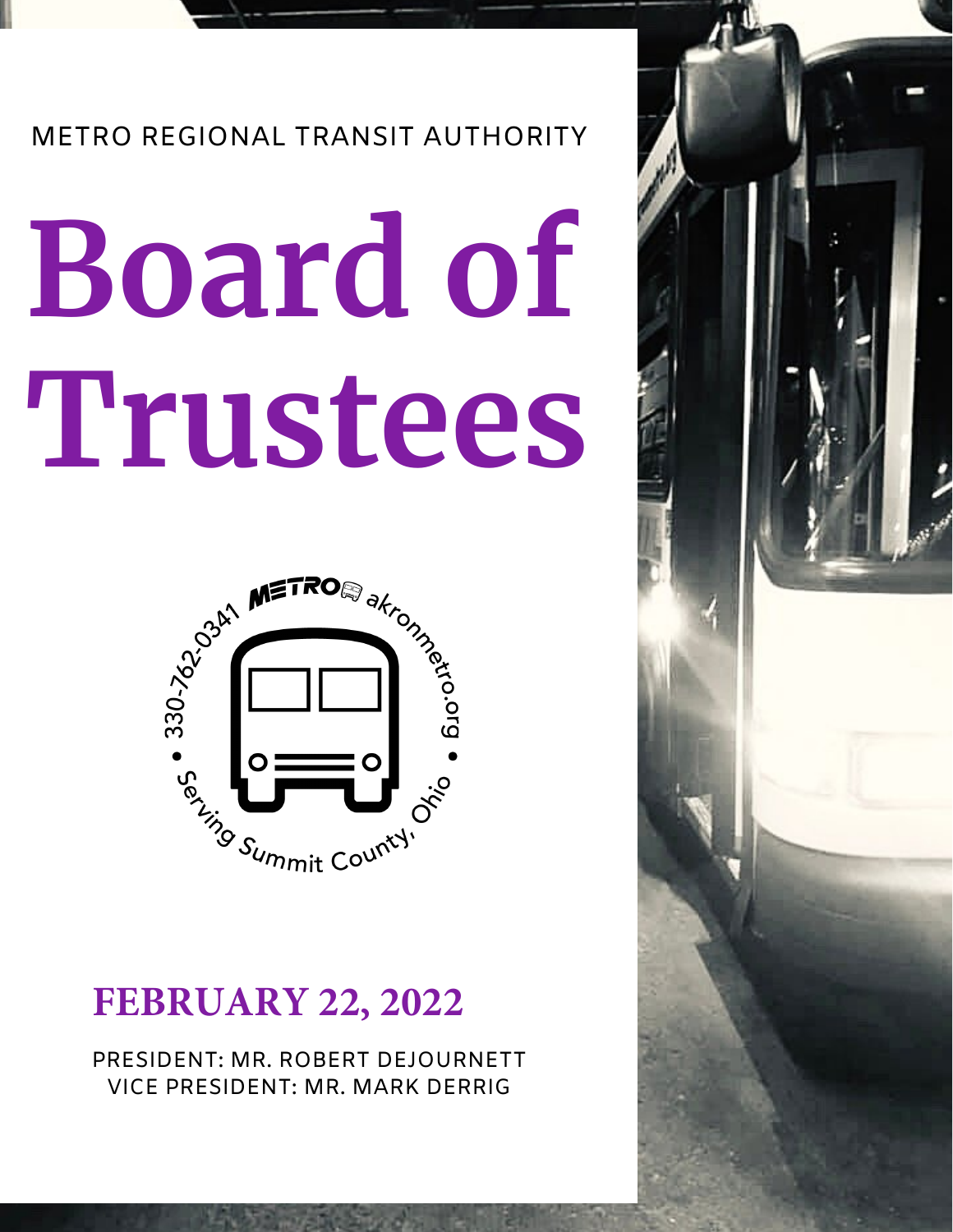#### **METRO RTA MONTHLY BOARD MEETING AGENDA ROBERT K. PFAFF TRANSIT CENTER BOARD ROOM TUESDAY, FEBRUARY 22, 2022 9:00 AM**

#### **ITEM 1: CALL TO ORDER**

#### **ITEM 2: AUDIENCE PARTICIPATION**

Any individual or representative of a group may take two (2) minutes to address the Board on any topic on the agenda. Anyone desiring more time than provided herein, shall notify the Secretary-Treasurer by the Tuesday preceding the Board meeting so that he/she may be placed on the Agenda for a maximum of five (5) minutes. METRO's Board Meetings are held the last Tuesday of the month as stated within Resolution 2021-27, unless otherwise noted.

#### **ITEM 3: RECOGNITION**

#### **ITEM 4: BOARD MINUTES**

\*Approval of Board Meeting Minutes for January 25, 2022. (Pages 6-9)

#### **ITEM 6: COMMITTEE REPORTS & RESOLUTIONS**

**Customer Experience & Service Performance Committee** (Maintenance / Operations / Customer Care & Mobility Solutions) Chair: Mark Derrig

#### \* **RESOLUTION NO. 2022-04:**

A resolution authorizing the disposal or transfer of certain assets owned by METRO Regional Transit Authority. (Page 4)

#### **Asset Protection & Development Committee**

(Employee Engagement Center / Safety & Protection) Chair: Chuck Rector

**Planning / Marketing / Rail Committee** Chair: Donald Christian

**Finance & Audit Committee** Chair: Vincent Rubino

#### **ITEM 7: OTHER BUSINESS**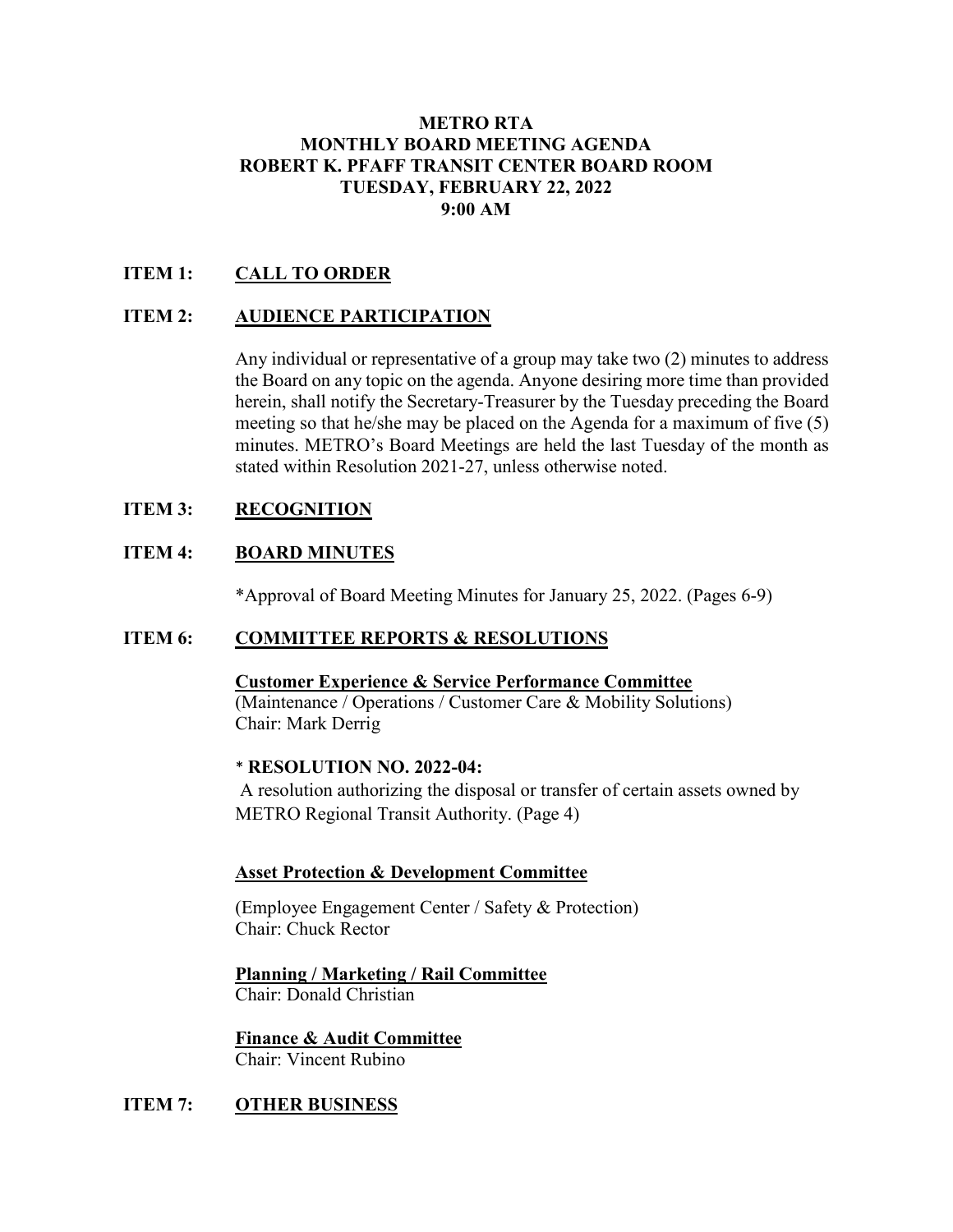#### **ITEM 8: OFFICERS' REPORT**

- Board President
- Chief Executive Officer

#### **ITEM 9: CALL FOR ADJOURNMENT**

#### **\*Denotes items that need Board approval**

*Next Scheduled Meeting – March 29, 2022*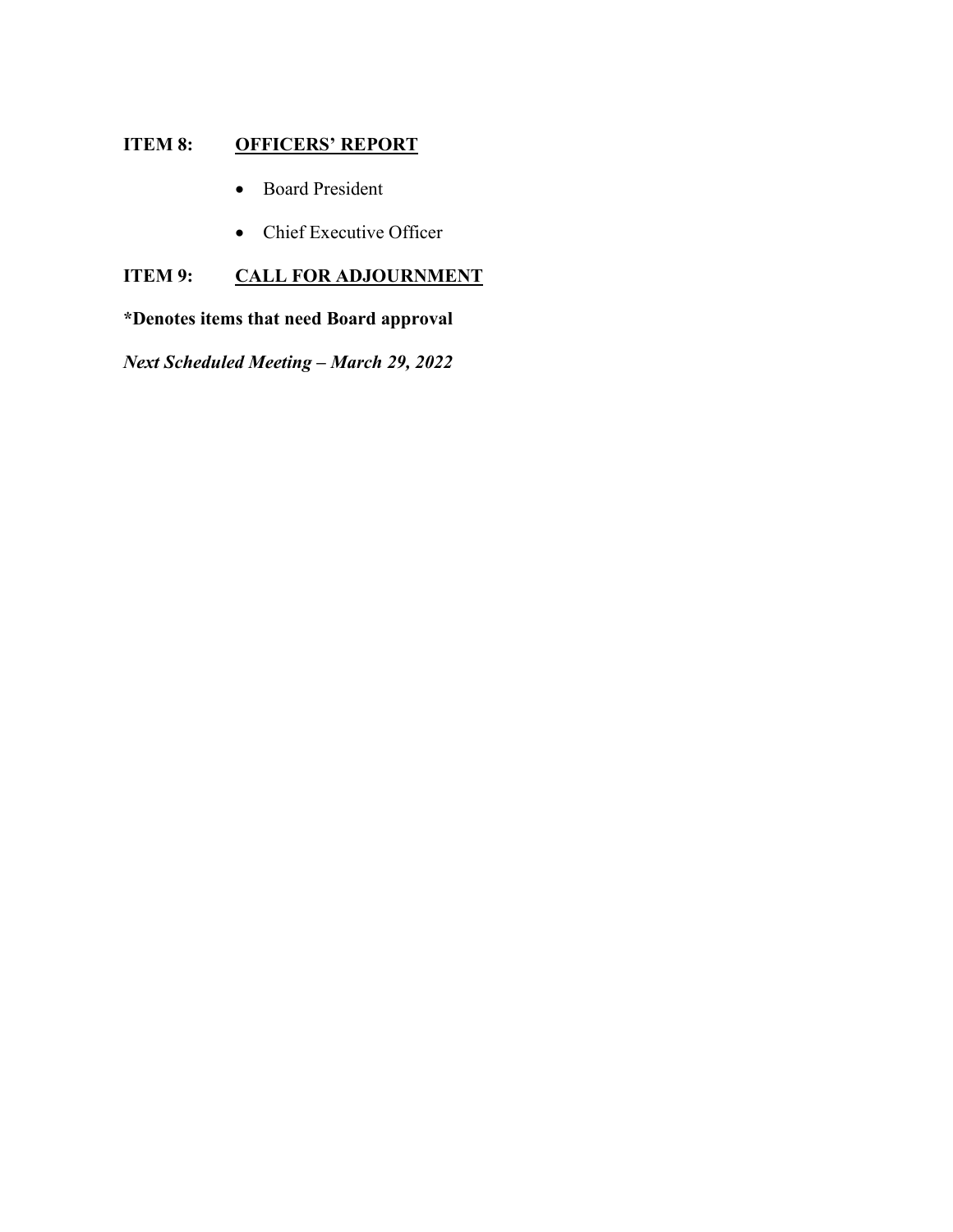#### **COMMITTEE ASSIGNMENT: CUSTOMER SERVICE AND SERVICE PERFORMANCE**

#### **RESOLUTION NO. 2022-04**

A resolution authorizing the disposal or transfer of certain assets owned by METRO Regional Transit Authority.

**WHEREAS**, pursuant to the Authority's Property Disposition Procedures revised December 2018, and

**WHEREAS**, the following listed items no longer have a useful life and will be advertised and disposed of:

| Vehicle<br><b>Number</b> | <b>Description</b>                | <b>Vehicle</b><br><b>Number</b> | <b>Description</b>                |
|--------------------------|-----------------------------------|---------------------------------|-----------------------------------|
| 601                      | 2013 Ford Coach and Equipment Van | 617                             | 2013 Ford Coach and Equipment Van |
| 602                      | 2013 Ford Coach and Equipment Van | 618                             | 2013 Ford Coach and Equipment Van |
| 603                      | 2013 Ford Coach and Equipment Van | 619                             | 2013 Ford Coach and Equipment Van |
| 604                      | 2013 Ford Coach and Equipment Van | 620                             | 2013 Ford Coach and Equipment Van |
| 605                      | 2013 Ford Coach and Equipment Van | 621                             | 2013 Ford Coach and Equipment Van |
| 606                      | 2013 Ford Coach and Equipment Van | 622                             | 2013 Ford Coach and Equipment Van |
| 607                      | 2013 Ford Coach and Equipment Van | 623                             | 2013 Ford Coach and Equipment Van |
| 608                      | 2013 Ford Coach and Equipment Van | 624                             | 2013 Ford Coach and Equipment Van |
| 609                      | 2013 Ford Coach and Equipment Van | 625                             | 2013 Ford Coach and Equipment Van |
| 610                      | 2013 Ford Coach and Equipment Van | 626                             | 2013 Ford Coach and Equipment Van |
| 611                      | 2013 Ford Coach and Equipment Van | 627                             | 2013 Ford Coach and Equipment Van |
| 612                      | 2013 Ford Coach and Equipment Van | 628                             | 2013 Ford Coach and Equipment Van |
| 613                      | 2013 Ford Coach and Equipment Van | 629                             | 2013 Ford Coach and Equipment Van |
| 614                      | 2013 Ford Coach and Equipment Van | 630                             | 2013 Ford Coach and Equipment Van |
| 615                      | 2013 Ford Coach and Equipment Van | 631                             | 2013 Ford Coach and Equipment Van |
| 616                      | 2013 Ford Coach and Equipment Van | 551                             | 2014 Chevrolet Eldorado Van       |
| 558                      | 2014 Chevrolet Eldorado Van       | 560                             | 2014 Chevrolet Eldorado Van       |
| 568                      | 2014 Chevrolet Eldorado Van       | 570                             | 2014 Chevrolet Eldorado Van       |
| 575                      | 2014 Chevrolet Eldorado Van       |                                 |                                   |

**NOW, THEREFORE, BE IT RESOLVED,** by the Board of Trustees of METRO Regional Transit Authority that:

- 1. The Chief Executive Officer/Secretary-Treasurer is hereby authorized to dispose of such items.
- 2. All formal actions of this Board of Trustees related to this Resolution and all deliberations of the Board of Trustees and any of its committees that resulted in such formal action were in meetings open to the public in compliance with all legal requirements, including Section 121.22 of the Revised Code.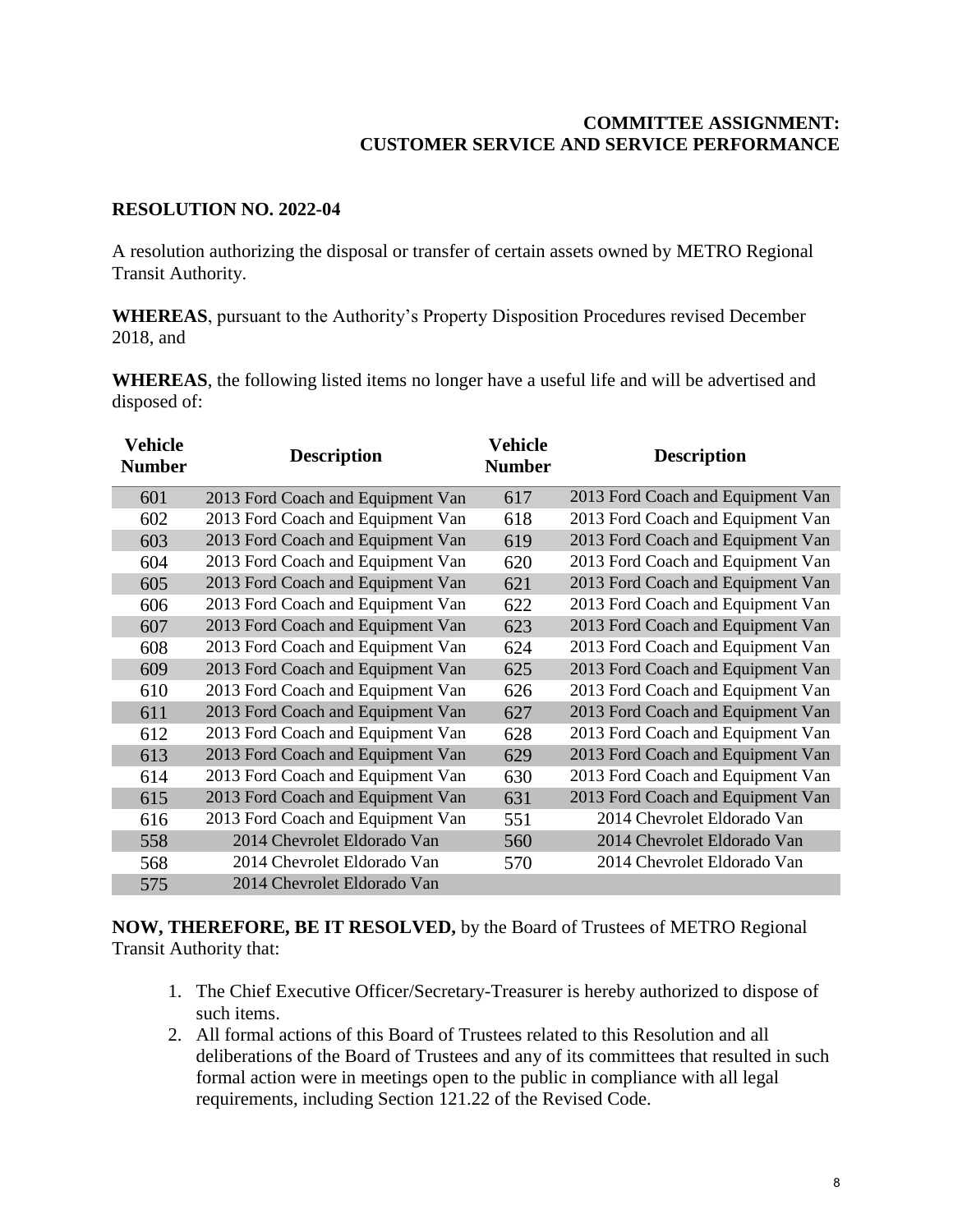**DATE ADOPTED:** February 22, 2022

# **ROBERT E. DEJOURNETT, DAWN S. DISTLER,<br>
PRESIDENT CHIEF EXECUTIVE**

### **CHIEF EXECUTIVE OFFICER/ SECRETARY-TREASURER**

**\_\_\_\_\_\_\_\_\_\_\_\_\_\_\_\_\_\_\_\_\_\_\_\_\_\_\_\_\_\_\_ \_\_\_\_\_\_\_\_\_\_\_\_\_\_\_\_\_\_\_\_\_\_\_\_\_\_\_\_\_\_\_\_\_\_\_\_**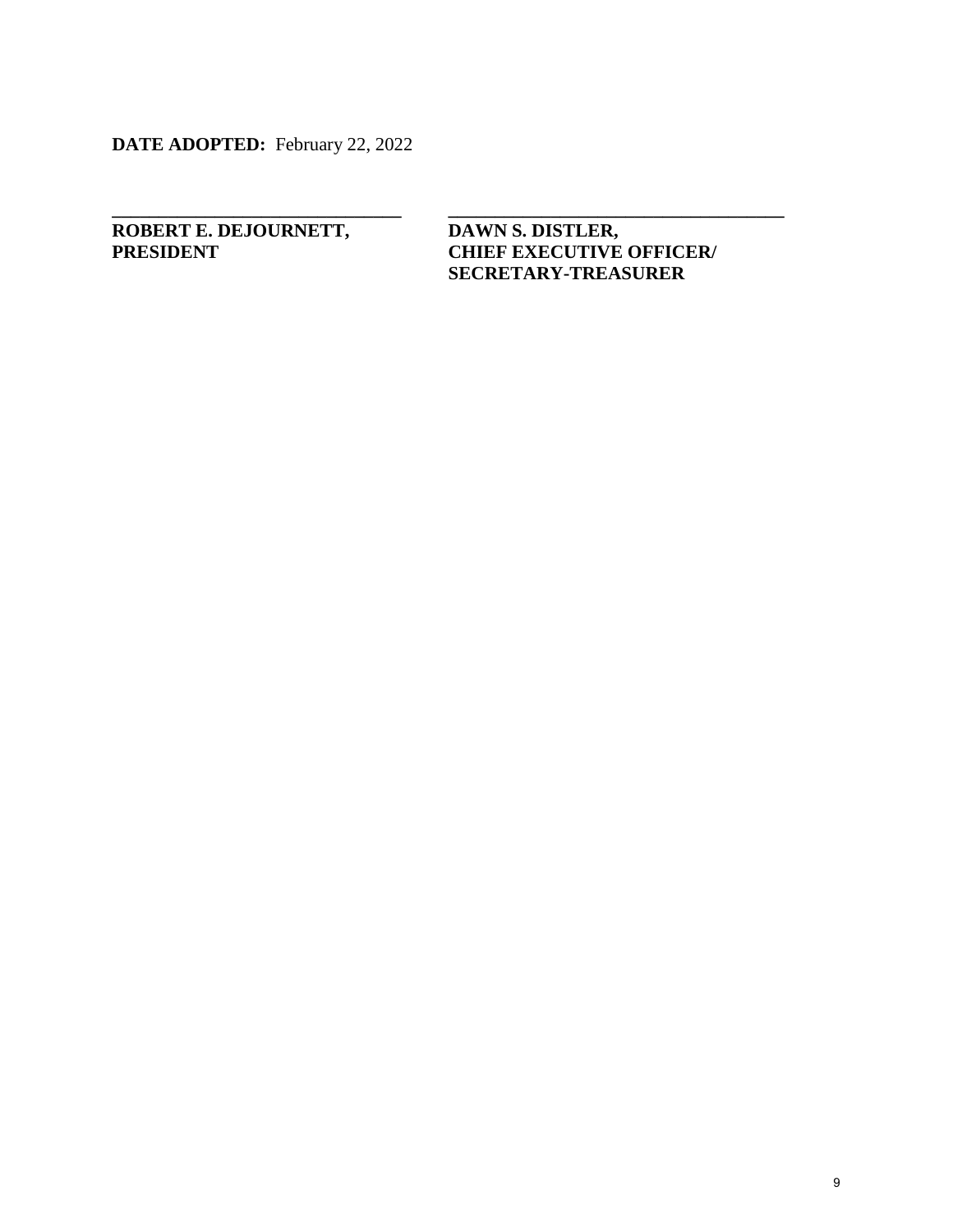#### **----- DRAFT ----- METRO RTA BOARD MINUTES ROBERT K. PFAFF TRANSIT CENTER BOARD ROOM TUESDAY, JANUARY 25, 2022 9:00 AM**

| <b>Trustees Present:</b>                     | Robert DeJournett, Mark Derrig, Gary Spring, Chuck Rector,<br>Vincent Rubino, John Valle, Dana LaGarde, Robert Konstand,<br>Donald Christian,             |
|----------------------------------------------|-----------------------------------------------------------------------------------------------------------------------------------------------------------|
| <b>Trustees Absent:</b>                      | Renee Greene, David Prentice, Heather Heslop Licata                                                                                                       |
| <b>METRO</b> Team<br><b>Members Present:</b> | Dawn Distler, Angela Neeley, Valerie Shea, Molly Becker,<br>DeHavilland McCall, Jay Hunter, Shawn Metcalf, Bambi Miller,<br>Jarrod Hampshire, Greg Fiocca |
| <b>Guests Present:</b>                       | Justin Markey                                                                                                                                             |

#### **CALL TO ORDER**

Mr. DeJournett called the meeting to order at 9:00 am

#### **AUDIENCE PARTICIPATION**

None

#### **RECOGNITION**

None

#### **APPROVAL OF MINUTES**

Mr. DeJournett asked for a motion to approve the minutes of the December meeting. Ms. Dana LaGarde made a motion for approval. The minutes from the December 21, 2021 meeting were unanimously approved.

#### **COMMITTEE REPORTS & RESOLUTIONS**

#### **CUSTOMER EXPERIENCE & SERVICE PERFORMANCE COMMITTEE REPORT** Chair: Mark Derrig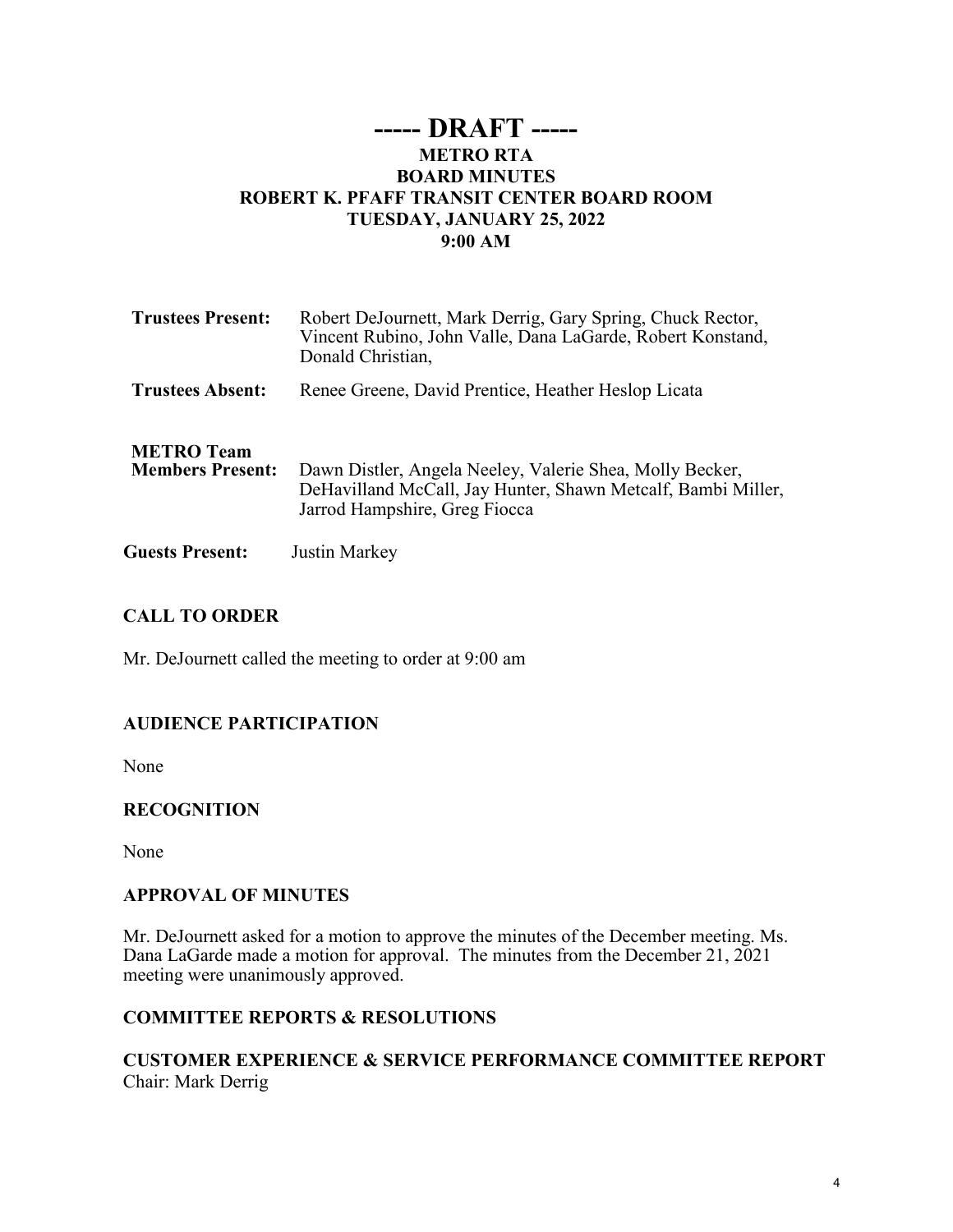It was reported that the committee met and discussed the electric buses and the hiring of a new Operator class.

**RESOLUTION 2022-01**: A Resolution authorizing the purchase of up to Eleven (11) Replacement Buses**.** 

It was explained that Resolution 2022-01 was to replace METRO diesel buses with Gillig electric buses. A discussion ensued about the funding for the electric buses.

Mr. Mark Derrig made a motion for approval. All those present voted 'yes'. Resolution 2022- 01 was unanimously approved.

**RESOLUTION 2022-02:** A Resolution authorizing a renewal of a contract with the County of Summit Board of Developmental Disabilities (CSBDD) and Weaver Industries (Weaver) for cleaning services for the Robert K. Pfaff Transit Center.

It was explained that Resolution 2022-02 was for the renewal of the contract with CSBDD and Weaver Industries. Mr. Mark Derrig made a motion for approval. All those present voted 'yes'**.**  Resolution 2022-02 was unanimously approved.

#### **ASSET PROTECTION & DEVELOPMENT COMMITTEE REPORT**

(Employee Engagement Center / Safety & Protection)

Chair: Chuck Rector

It was reported that the Committee met and discussed the KPIs for healthcare provisions, goals for healthcare, and training hours. Safety and security numbers were reported and miles between preventative accidents were reported as being down.

#### **PLANNING/MARKETING/RAIL COMMITTEE REPORT**

Chair: Donald Christian

It was reported that the committee had met and reviewed the KPIs. A slide show presentation (attached) provided an overview of the Reimagine METRO network redesign. It was reported that Outreach kicks off today, with a mailer being sent to every office, residence, and business in Summit County. There was a discussion about how METRO is connecting with community and board meetings, as well as the scheduling of focus groups and stake holder workshops. It was reported that a stakeholder workshop is scheduled for February 9, 2022.

Ohio Loves Transit and lobbying in Columbus were also discussed.

There were no updates on Rail.

#### **FINANCE & AUDIT COMMITTEE REPORT**

Chair: Vincent Rubino

It was reported that the committee had met and reviewed the KPIs, budget, assets and liabilities.

#### **OTHER BUSINESS**

None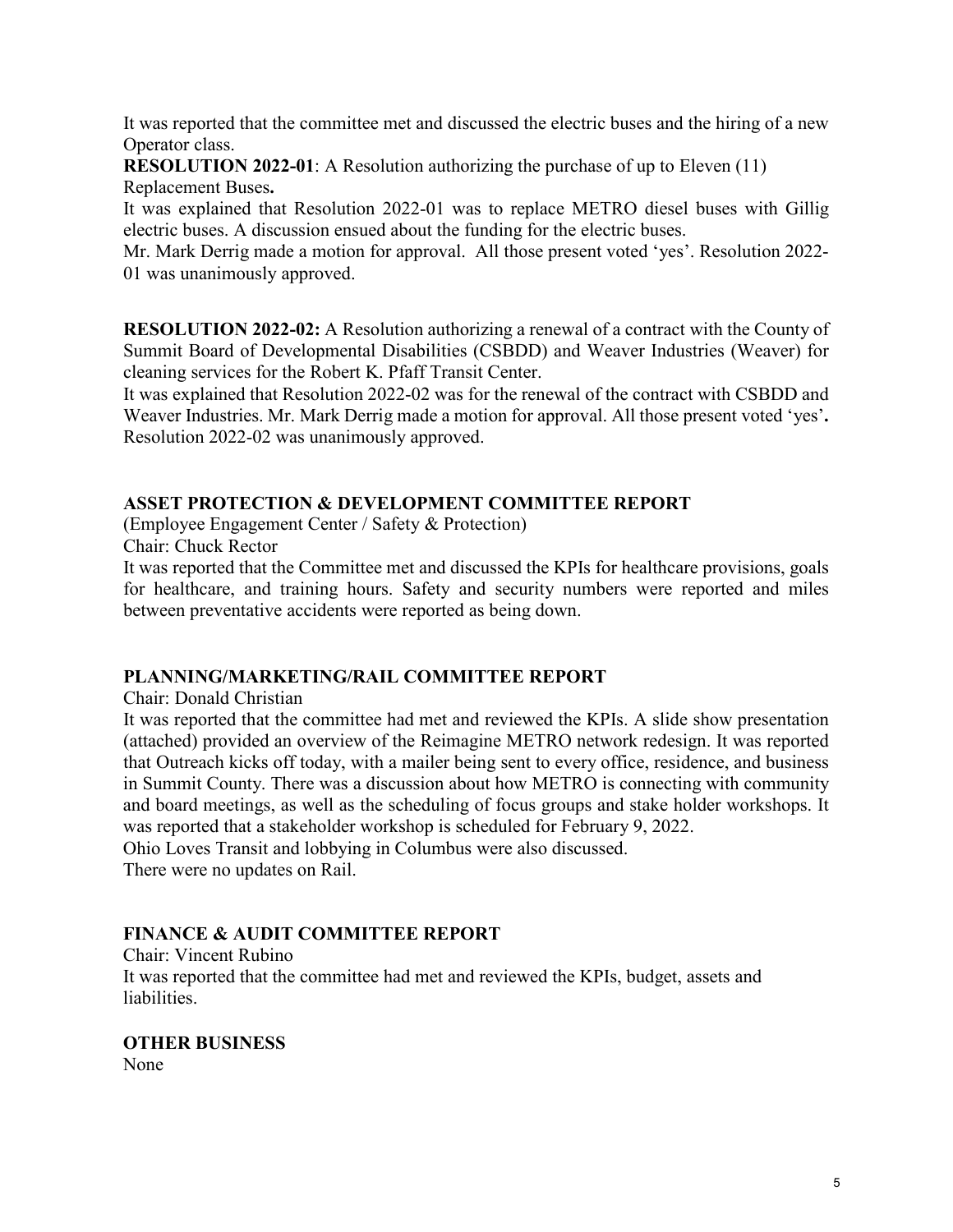#### **OFFICERS' REPORT**

#### **President:**

Board Members were thanked for attending the retreat held on January 19, 2022. Board Members were also encouraged to be on a standing committee. Each Board Member was asked to be on two committees. A discussion ensued about nominations, term limits and the selection process.

#### **Chief Executive Officer:**

It was reported that a Governance Committee meeting is scheduled for February 16, 2022 at 10:30 am. Attendees of the January 19, 2022 retreat were thanked for attending and there was a brief overview of the changes based on what was learned. Kudos were given to all those who kept METRO running on January 17, 2022, Martin Luther King day, when a heavy snow storm hit Akron and the surrounding areas. It was reported that talks are continuing between METRO and the TWU union and an agreement is close. There was a discussion about the shortage of Bus Operators and other open positions at METRO, the cause of these shortages and steps being taken to fill these openings. Board Members were asked for ways to reach out to any organizations they are associated with.

**CALL FOR ORDERS OF THE DAY**: Directions going forward were be safe, stay warm, and be careful.

#### **ADJOURNMENT**

 $\overline{a}$ 

There being no other business to come before the Board, Mr. Gary Spring made a motion to adjourn.

The motion to adjourn was unanimously approved, and the meeting adjourned at 9:34 a.m.

#### **CERTIFICATE OF COMPLIANCE**

Pursuant to Section III, Article 3.2 of the Rules & Regulations of the METRO Regional Transit Authority, METRO has complied with the Notice and Notification to the public and news media.

**DATE APPROVED:** February 22, 2022